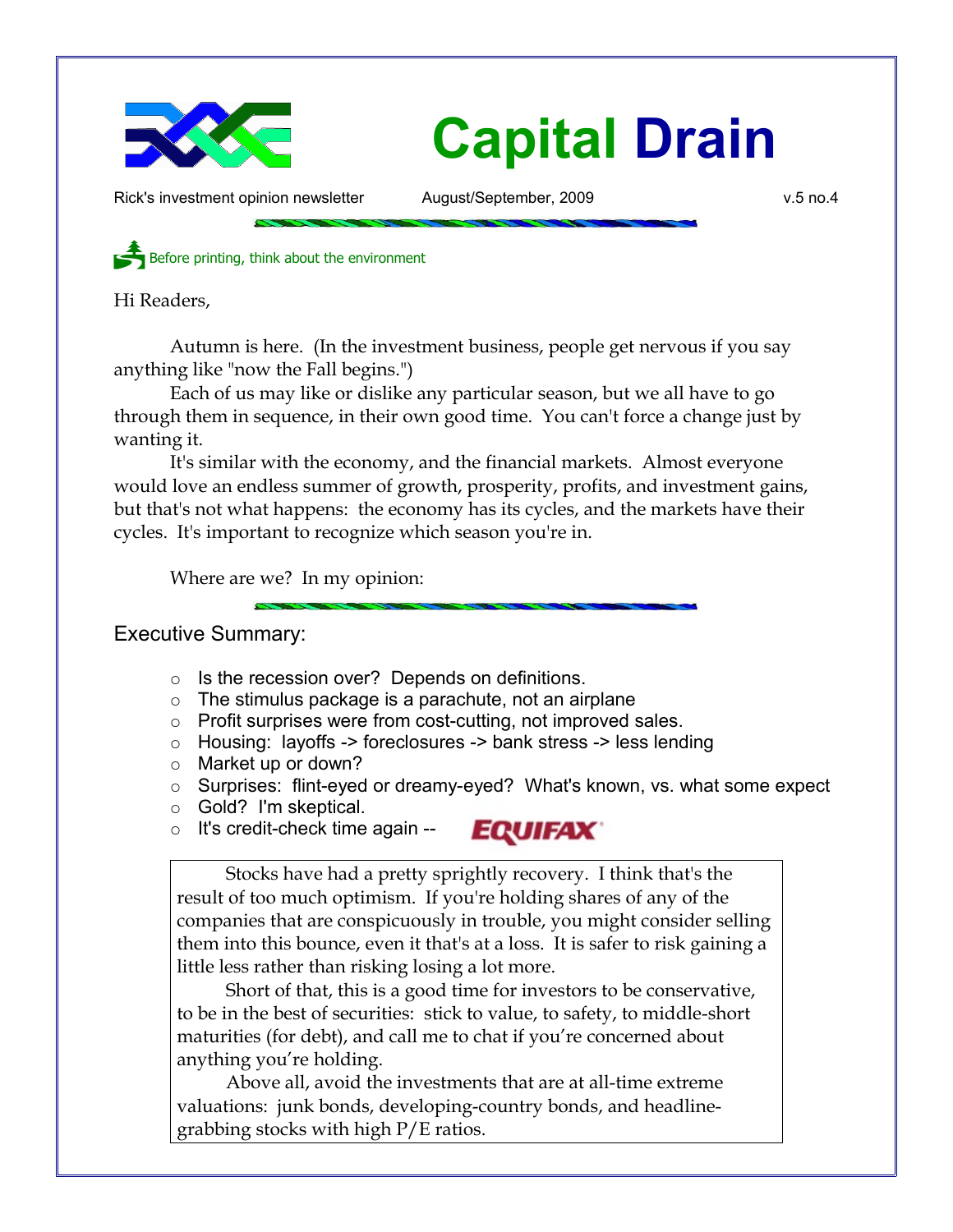The Details:

As Jeremy Grantham said when asked what investors would learn from this crisis: "In the short term, a lot. In the medium term, a little. In the long term, nothing at all. That is the historical precedent". Or as JK Galbraith put it, markets are characterised by "Extreme brevity of financial memory... There can be few fields of human endeavour in which history counts for so little as in the world of finance".[1](#page-1-0)

Is the recession over? Maybe. By the simplest rule of thumb, two consecutive quarters of GDP decrease, very possibly. Certainly the third quarter (3Q) GDP growth will be much better than 2Q's, but it will probably be near zero, maybe more, maybe less.

Officially, recessions' start and finish are defined by the Conference Board, a private research group that looks for a sustained decrease in production, spending, and employment. That's as specific as they get. One writer (sorry, I forget who) said that the Board appears to start the recession when the GDP starts to fall, but doesn't declare it to have ended until employment starts to rise. Rising employment lags behind the GDP growth even in a "simple" recession. In this one, employment could be low, or even still falling, well after GDP bottoms.

The Board waits until the data is all in and confirmed before they declare an end, so that could take a while even after the economy and employment get better.

The data do seem, on balance, to be getting better-- with caveats. The Conference Board's Leading Economic Indicators (LEI) have risen steadily for five months, indicating that the basis of a future recovery is being built. The Coincident indicator (CEI) has been flat, no longer falling, for two months, so things are no longer getting worse.

Some of the data that feed those indicators are not so firm, though. Stock markets are up dramatically, which lifts the LEI, but many market analysts are shaking their heads in disbelief at the speed of the stock rebound. Stocks may yet fall, which would trim the LEI somewhat. Everyone is breathing a sigh of relief that the world didn't end, so consumer sentiment polls are more positive, also lifting LEI. Consumer sentiment is fickle.

The CEI is a little more solid, rising based on increased industrial production. Simple enough, except that production has definitely been boosted by Cash for Clunkers and other government stimulus programs.

<span id="page-1-0"></span><sup>1</sup> James Montier, "Six impossible things before breakfast, or how EMH has damaged our industry," Thoughts From The Frontline, ed. John Mauldin, 7 Aug 2009, Investor's Insight.com, 8 Aug 2009 <http://investorsinsight.com/blogs/thoughts\_from\_the\_frontline/archive/2009/08/07/six-impossiblethings-before-breakfast.aspx>.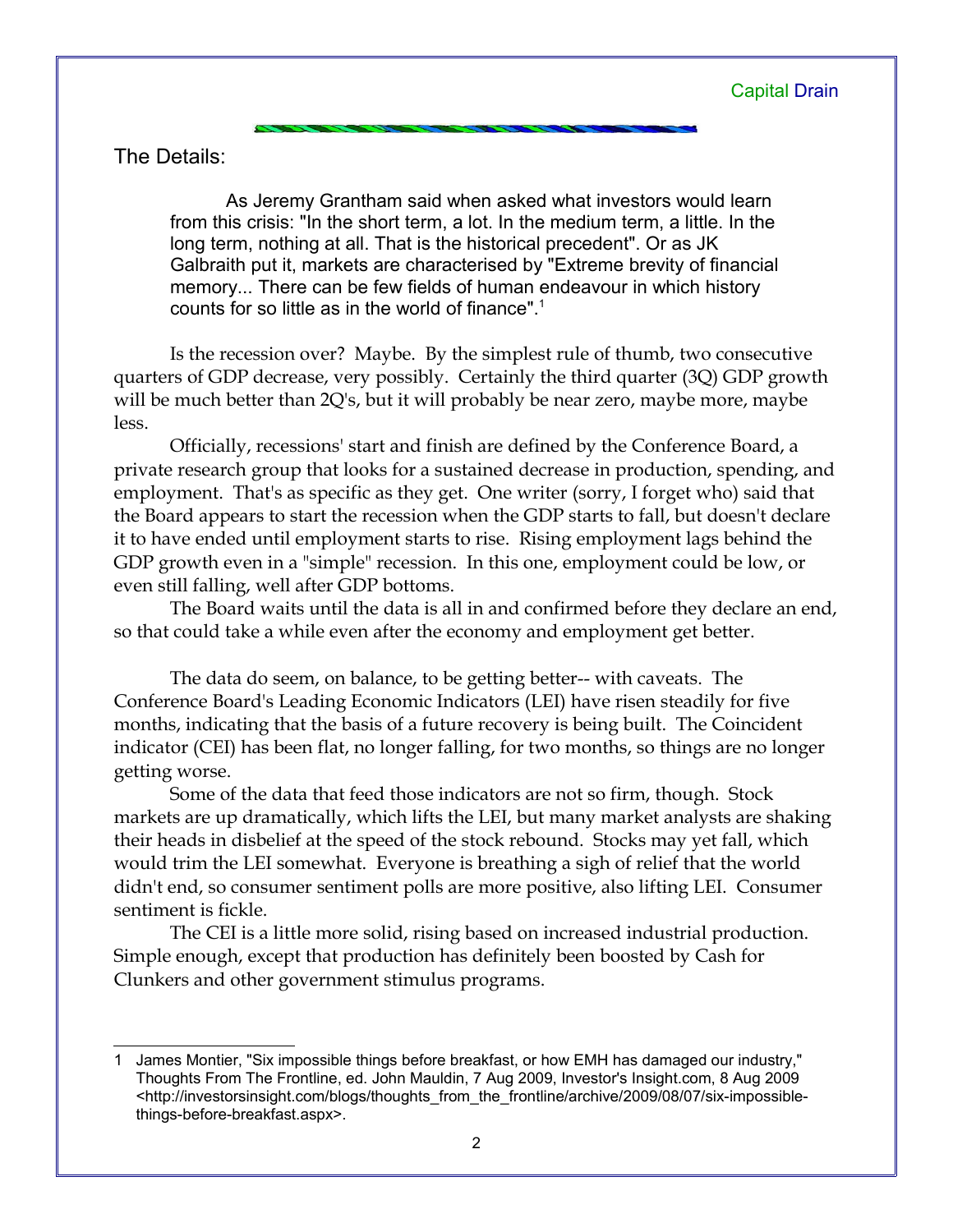The apparent success of the stimulus is making many investors optimistic. It's worth remembering two things, though:

- The stimulus is a parachute, not an airplane. Its job, the resources given to it, and the effects of diminishing returns (less bang for each additional buck) mean that the stimulus alone will not create a recovery. All it creates is a pause for the economy to evaluate and re-group.
- The surprise profits being announced by many companies are the result of rapid cost-cutting more than renewed growth. You can't cut your way to prosperity.

Meanwhile, there is still real trouble. The number of jobs in the economy is shrinking, steadily. Fewer jobs means less income means less spending means less production means fewer jobs. It's that simple. Also, many banks are only part way through their troubles. Not only does fewer jobs mean more foreclosures, but also commercial real estate loans are starting to default, as are the loans to some struggling companies. Evaluating and regrouping have let banks and regulators gather the data to predict how this will develop, but can't change the fact that a bank that loses too much money is dead. Dead banks shed employees, and cease to be very active making loans, stifling whatever pockets of growth the green shoots may be producing.

## **FDIC Bank Closures**



The FDIC has been doing its job heroically, rescuing the insured depositors at 123 banks since the troubles began (99 this year so far) at a cost of \$43Billion. With a capital B. That's paid for not directly by taxpayers, but by deposit insurance premiums paid by the banks in the past. Sadly the FDIC's saved-up surplus is just about gone. The FDIC has ways to borrow cash to continue its work, but its borrowing against the premiums that the surviving banks will pay in the future.

The FDIC arranges for a live bank to take over the useable remnant of each dead bank. The cost to the FDIC amounts to the cost of making the old bank's carcass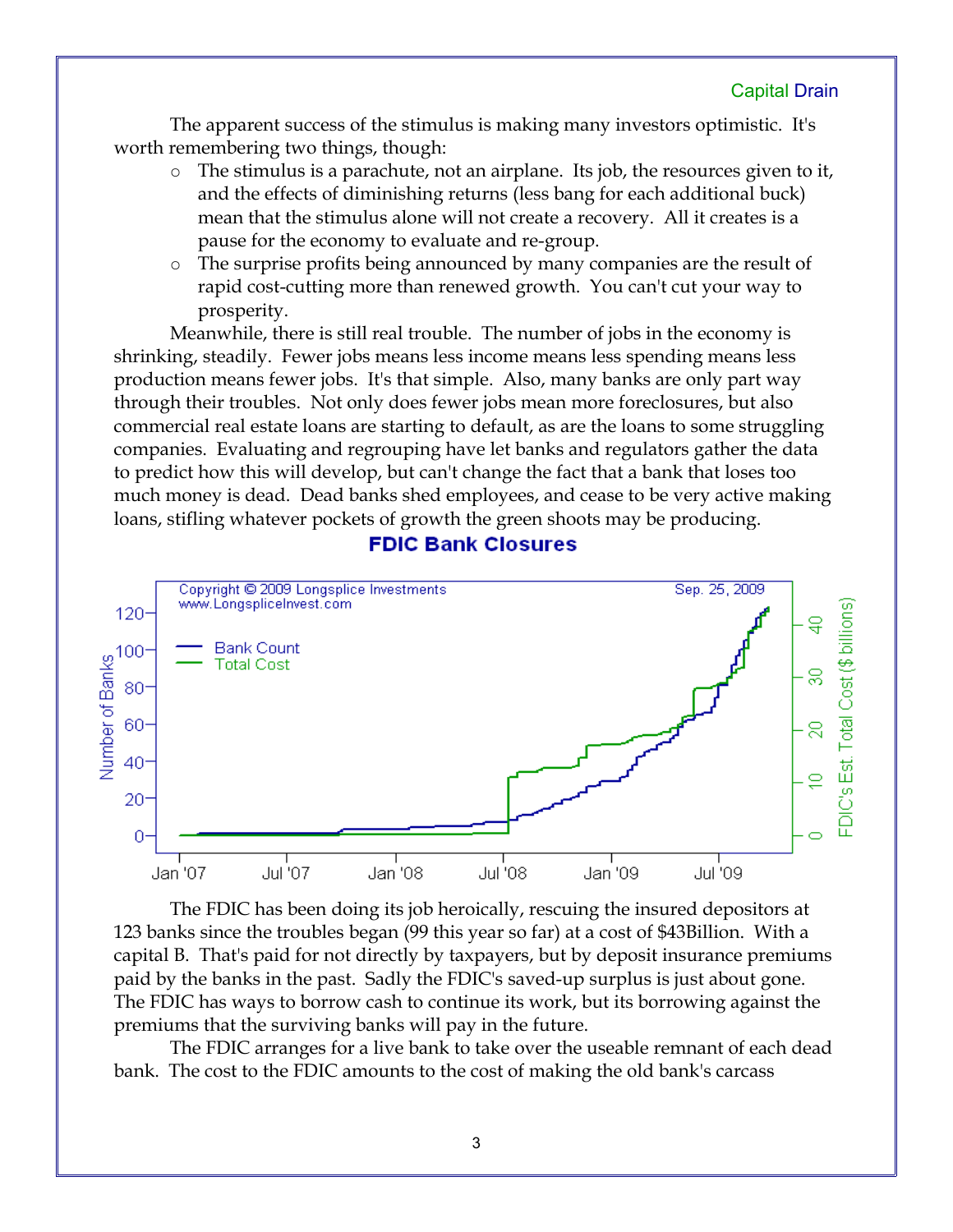#### Capital Drain

solvent, plus a little sweetener for the rescuing bank's troubles, minus a little armtwisting by the FDIC.

The FDIC is not giving money away, and as I said dead banks don't make loans. Even the dead portion of the new combined bank is a drag on the rescuing bank's ability to make loans.

Yeah, OK, fine, but is the market going to go up or down? First: I'd love to know, but I don't. Second: It depends.

Market sentiment depends on many things, but especially surprises. The recent rally has come partly from the relief of waking up still alive, and partly from the betterthan-expected results from some companies, even from some banks, car makers, house builders, and other objects of concern.

There's dangerous self-reinforcing feedback here. The pleasant surprises make the stock market go up. Because many people believe that the stock market predicts the economy, that makes people expect more pleasant surprises to come, and they bid the prices up to match.

If there's a cluster of alarming surprises, the mood will be broken and the cycle will turn to self-reinforce downward.

A key to investing well is a willingness to look stupid, Buffett says. "Most managers have very little incentive to make the intelligent-but-withsome-chance-of-looking-like-an-idiot decision," Buffett wrote in 1984. Most would prefer "failing conventionally." He added: "Lemmings may have a rotten image, but no individual lemming has ever received bad press."[2](#page-3-0)

The question then is, are there enough rational investors out there making hardnosed, flint-eyed, no-punches-pulled estimates of future business results? Is all the remaining bad news of foreclosures and bank failures and production and consumption decreases known, and realistically factored into stock prices?

Or are some investors allowing themselves just a bit of rose-colored vision? We want the economy and markets to go up. Only pessimists and spoilsports insist on allowing for unknown problems and disappointed hopes.

I have no proof, but as a card-carrying spoilsport I'm concerned that the world economy is still too fragile to allow a rosy view of stock prices. Hey, it could happen, but I'm not eager to bet my money on it.

The disaster phase of the financial meltdown is almost certainly over, but the good times are not yet ready to roll.

<http://www.businessweek.com/investor/content/jun2007/pi20070629\_065445.htm>.

<span id="page-3-0"></span><sup>2</sup> Ben Steverman, "How Buffett Bounces Back: The ability of the 'Oracle of Omaha' to recognize and learn from his missteps is one of his greatest strengths as an investor," **BusinessWeek**, 8 July 2007, The McGraw-Hill Companies, 2 July 2007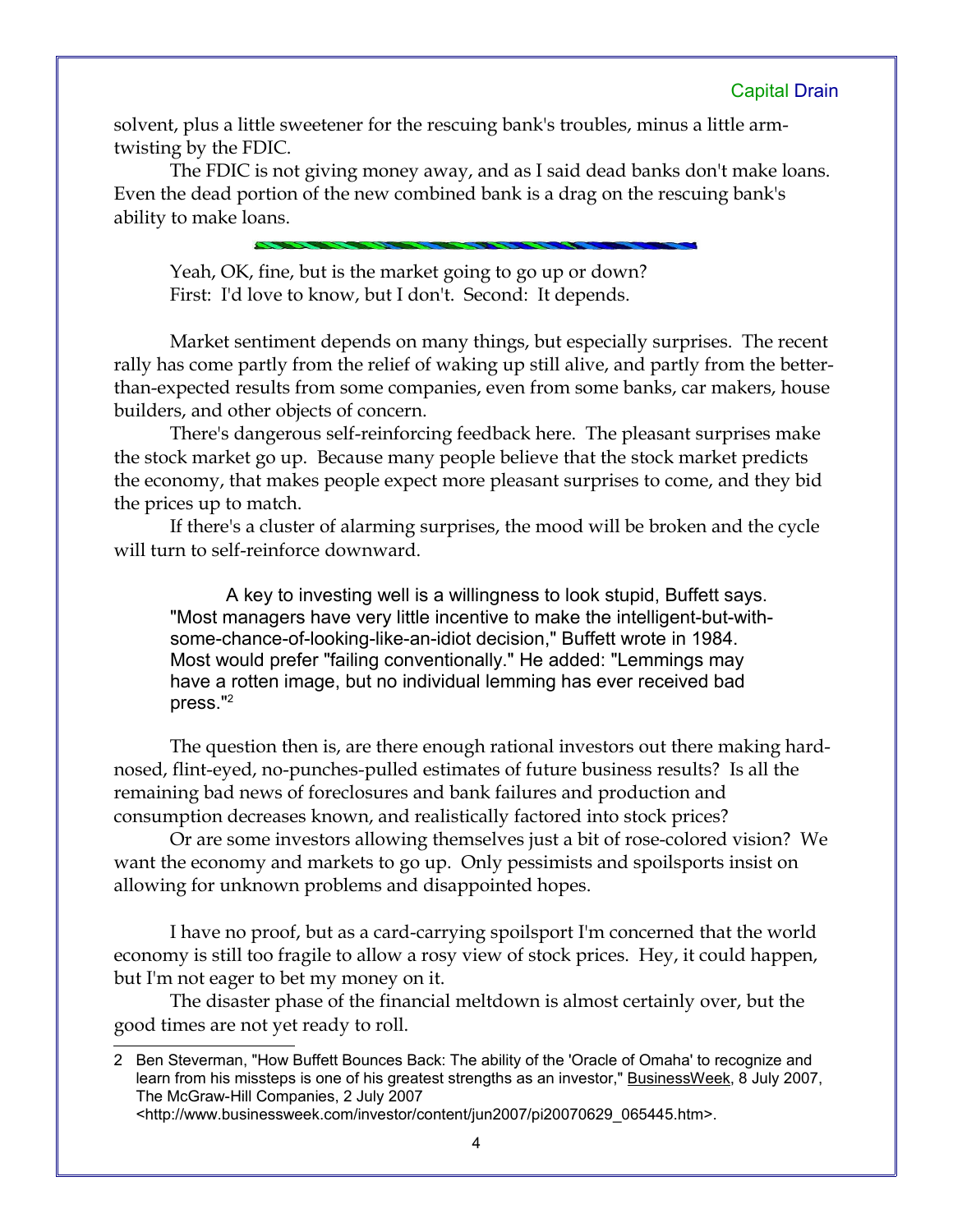I've been asked by several friends about gold as an investment, whether via the stocks of the mining companies, or via the Exchange Traded Funds (ETFs) which offer a collective way for investors to hold gold bullion and reduce the cost.

Arguments for:

- If the dollar falls, the dollar price of gold rises.
- Gold is viewed as a hedge against inflation.
- Gold (along with ammunition and beer) is viewed as the ultimate portfolio for the end of the world as we know it (EOTWAWKI.)

Arguments against:

- Gold does not pay a dividend. It's a pure play on price appreciation.
- It's a very thin market. It may sound impressive that central banks hold thousands of tons of gold, but the total value is very small compared to the stock or bond markets. A modest surge of buying interest can drive the price up very fast, but a similar modest decrease can pound the price down at least as fast.
- If there's deflation, or even very very low inflation, then after a possible EOTWAWKI bounce the price of gold will likely fall.

Longer-term readers may recall that I liked gold off and on, mostly on, for years leading up to the crisis, but right now I don't see the balance of risk and returns, knowns and unknowns, as attractive. I can always be wrong, but that's my opinion.

What to do then? Other parts of the world were less hurt by the financial bust, and are already growing again: Brazil, India (despite a very bad year for farmers), Europe, Chile, Korea, and Taiwan to name a few. Any ETF or mutual fund that's heavy in stocks from those areas could be very good.

High-quality corporate bonds in those countries (for example in a fund such as BEGBX) yield a decent premium interest rate over the modest returns on Treasury bonds. As the economy improves, the rate premium should decrease, yielding a capital gain on the bond price. Any fall of the dollar will increase the gain. If there's a big increase in inflation, though, bonds would be hurt. I don't expect increasing inflation for quite a while.

This is important.

Lucky you, it's **Credit Check** time again! Once per year per Credit Agency you're allowed to get a free copy of your Credit Report, quickly, online. Honest, it's quick and free. Do it now!

If you've been following along with my every-four-months pace, you're ready to go to Equifax (again.)

It's easy, and to make it even easier I've taken notes from my own recent visit. You can follow the instructions at <http://www.longspliceinvest.com/CapDrain/Equifax.pdf>.